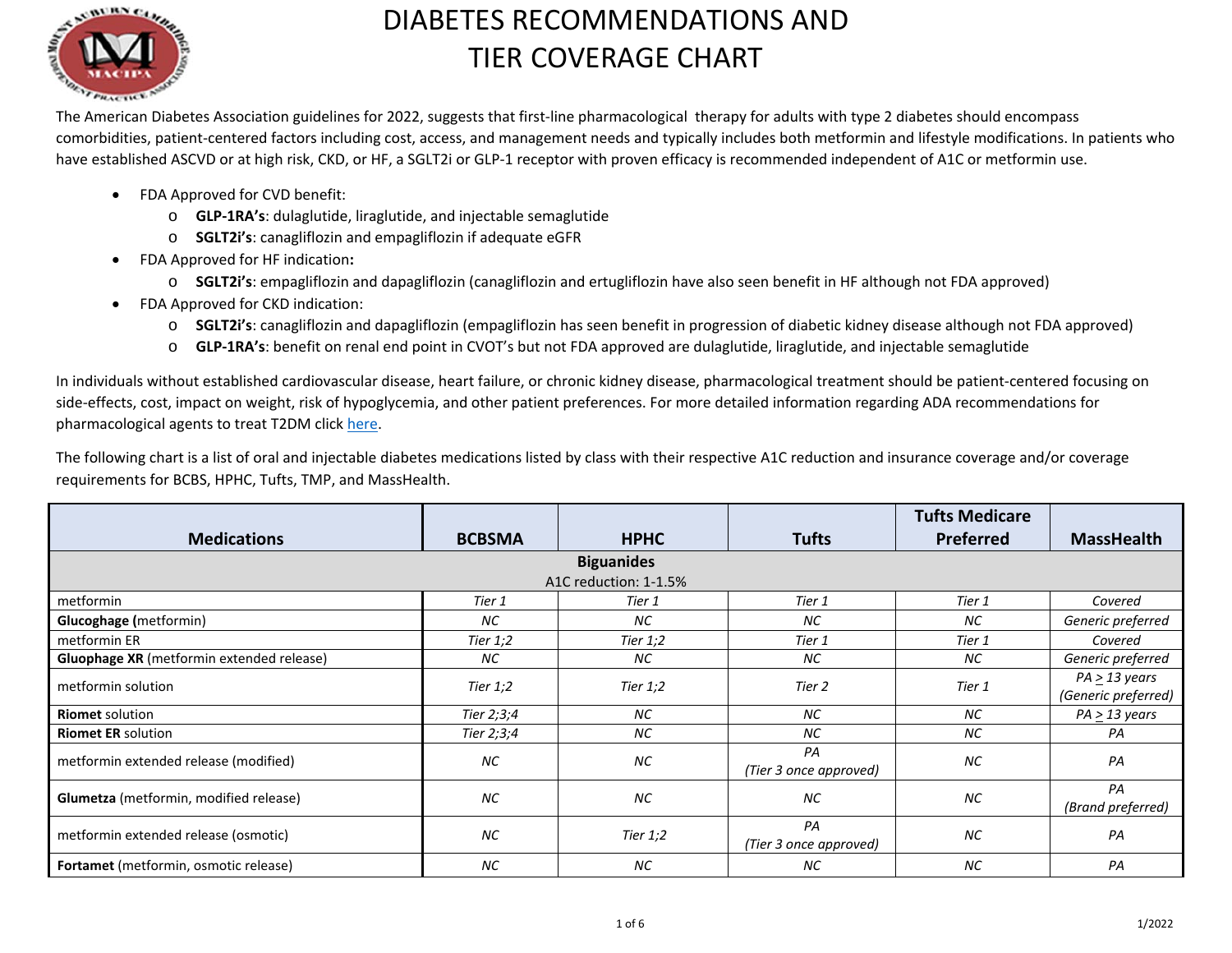

|                                                                       |               |                                                                                        |                             | <b>Tufts Medicare</b> |                              |  |
|-----------------------------------------------------------------------|---------------|----------------------------------------------------------------------------------------|-----------------------------|-----------------------|------------------------------|--|
| <b>Medications</b>                                                    | <b>BCBSMA</b> | <b>HPHC</b>                                                                            | <b>Tufts</b>                | Preferred             | <b>MassHealth</b>            |  |
|                                                                       |               | Sodium-glucose co-transporter 2 Inhibitors (SGLT2)                                     |                             |                       |                              |  |
|                                                                       |               | A1C reduction: 0.5-1%                                                                  |                             |                       |                              |  |
| Jardiance (empagliflozin)                                             | Tier 2;3 (ST) | Tier $2:3$                                                                             | Tier 2                      | Tier 3                | Covered                      |  |
| Invokana (canagliflozin)                                              | <b>NC</b>     | <b>NC</b>                                                                              | <b>NC</b>                   | <b>NC</b>             | Covered                      |  |
| Farxiga (dapagliflozin)                                               | Tier 2;3 (ST) | Tier $2;3$                                                                             | Tier 2                      | Tier 3                | Covered                      |  |
| Steglatro (ertugliflozin)                                             | <b>NC</b>     | <b>NC</b>                                                                              | <b>NC</b>                   | $NC$                  | PA                           |  |
|                                                                       |               | Glucagon-like Peptide-1 (GLP-1) Receptor Agonists*<br>A1C reduction: 1-1.5%            |                             |                       |                              |  |
|                                                                       |               |                                                                                        |                             |                       | Covered                      |  |
| Trulicity (dulaglutide)                                               | Tier 2;3 (ST) | Tier 2;3 (ST)                                                                          | Tier 2                      | Tier 3                | (Brand Preferred)            |  |
| Ozempic (semaglutide)                                                 | <b>NC</b>     | Tier 2;3 (ST)                                                                          | Tier 2                      | Tier 3                | PA                           |  |
| Rybelsus (oral semaglutide)                                           | NC            | Tier 2;3 (ST)                                                                          | Tier 2                      | Tier 3                | PA                           |  |
| Victoza (liraglutide)                                                 | <b>NC</b>     | Tier 2;3 (ST)                                                                          | Tier 2                      | Tier 3                | Covered                      |  |
| Bydureon (exenatide extended release)                                 | Tier 2;3 (ST) | <b>NC</b>                                                                              | <b>NC</b>                   | <b>NC</b>             | Covered                      |  |
| <b>Bydureon BCise</b>                                                 | Tier 2;3 (ST) | Tier 2;3 (ST)                                                                          | <b>NC</b>                   | Tier 3                | PA                           |  |
| <b>Byetta</b> (exenatide)                                             | Tier 2;3 (ST) | Tier 2;3 (ST)                                                                          | NC                          | Tier 4                | Covered<br>(Brand preferred) |  |
| <b>Adlyxin</b> (lixisenatide)                                         | <b>NC</b>     | <b>NC</b>                                                                              | <b>NC</b>                   | <b>NC</b>             | PA                           |  |
| Long-acting Insulin/Glucagon-like Peptide-1 (GLP-1) Receptor Agonists |               |                                                                                        |                             |                       |                              |  |
| A1C reduction: 0.5-1% versus insulin alone                            |               |                                                                                        |                             |                       |                              |  |
| Xultophy (insulin degludec/liraglutide)                               | $NC$          | PA<br>(Tier 3;4 once approved)                                                         | PA<br>(Tier 3 once approved | <b>NC</b>             | PA                           |  |
| Soliqua (insulin glargine/lixisenatide)                               | <b>NC</b>     | <b>Premium Formulary: PA</b><br>(Tier 3;4 once approved)<br><b>Value Formulary: NC</b> | PA<br>(Tier 3 once approved | <b>NC</b>             | PA                           |  |
| Dipeptidyl Peptidase-4 (DPP-4) Inhibitors                             |               |                                                                                        |                             |                       |                              |  |
| A1C reduction: 0.5-1%                                                 |               |                                                                                        |                             |                       |                              |  |
| Januvia (sitagliptin)                                                 | Tier 2;3 (ST) | Tier $2:3$                                                                             | Tier 2                      | Tier 3                | Covered                      |  |
| Tradjenta (linagliptin)                                               | <b>NC</b>     | Tier $2:3$                                                                             | ΝC                          | Tier 3                | Covered                      |  |
| alogliptin                                                            | <b>NC</b>     | <b>Premium Formulary: NC</b><br><b>Value Formulary:</b><br>Tier 3;4;5 (ST)             | Tier 1                      | ΝC                    | PA                           |  |
| Nesina (alogliptin)                                                   | NC            | <b>NC</b>                                                                              | ΝC                          | ΝC                    | PA<br>(Brand preferred)      |  |
| Onglyza (saxagliptin)                                                 | Tier 2;3 (ST) | NC                                                                                     | NC                          | NС                    | Covered                      |  |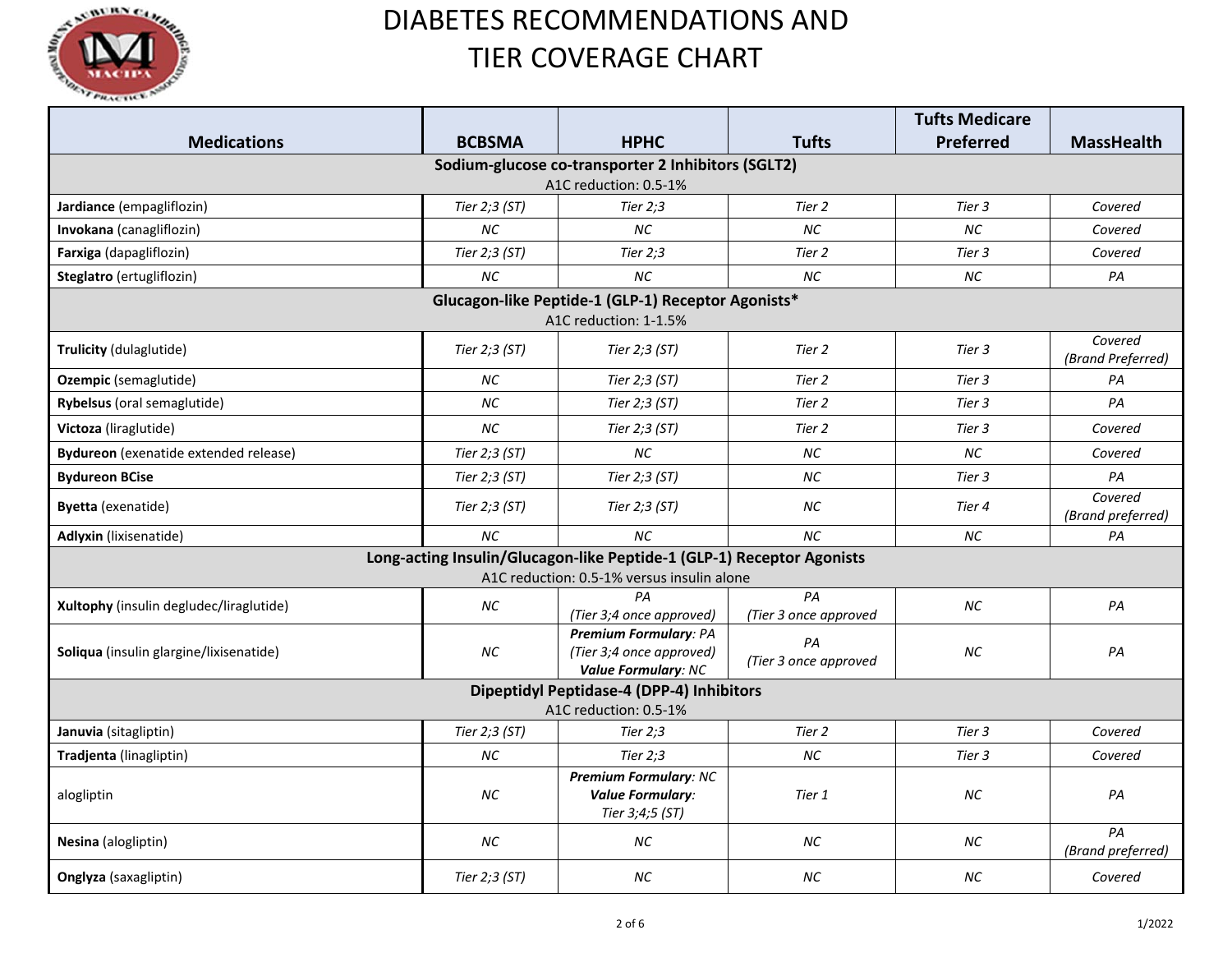

|                                                  |                 |                                     |              | <b>Tufts Medicare</b> |                              |  |
|--------------------------------------------------|-----------------|-------------------------------------|--------------|-----------------------|------------------------------|--|
| <b>Medications</b>                               | <b>BCBSMA</b>   | <b>HPHC</b>                         | <b>Tufts</b> | <b>Preferred</b>      | <b>MassHealth</b>            |  |
| <b>Sulfonylureas</b>                             |                 |                                     |              |                       |                              |  |
|                                                  |                 | A1C reduction: 1-1.5%               |              |                       |                              |  |
| glimepiride                                      | Tier 1          | Tier $1,2$                          | Tier 1       | Tier 1                | Covered                      |  |
| Amaryl (glimepiride)                             | Tier 2;3;4      | <b>NC</b>                           | Tier 3       | <b>NC</b>             | PA                           |  |
| glipizide                                        | Tier 1          | Tier 1                              | Tier 1       | Tier 1                | Covered                      |  |
| Glucotrol (glipizide)                            | Tier 2;3;4      | <b>NC</b>                           | Tier 3       | <b>NC</b>             | PA                           |  |
| glipizide ER/XL extended release                 | Tier $1,2$      | Tier $1,2$                          | Tier 1       | Tier 1                | Covered                      |  |
| <b>Glucotrol XL</b> (glipizide extended release) | Tier 2;3;4      | <b>NC</b>                           | Tier 3       | <b>NC</b>             | PA                           |  |
| glyburide                                        | Tier $1,2$      | Tier $1:2$                          | Tier 1       | Tier 1                | Covered                      |  |
| glyburide micronized tablets                     | Tier $1,2$      | Tier $1,2$                          | Tier 1       | Tier 1                | Covered                      |  |
| Glynase Prestab (glyburide micronized tablets)   | Tier 2;3;4      | <b>NC</b>                           | Tier 3       | <b>NC</b>             | PA                           |  |
|                                                  |                 | <b>Meglitinides</b>                 |              |                       |                              |  |
| A1C reduction: 0.5-1%                            |                 |                                     |              |                       |                              |  |
| repaglinide                                      | Tier $1,2$      | Tier $1,2$                          | Tier 1       | Tier 1                | Covered                      |  |
| nateglinide                                      | Tier $1,2$      | Tier $1,2$                          | Tier 1       | Tier 1                | Covered                      |  |
|                                                  |                 | <b>Thiazolidinediones</b>           |              |                       |                              |  |
|                                                  |                 | A1C reduction: 1-1.5%               |              |                       |                              |  |
| pioglitazone                                     | Tier 1;2 (ST)   | Tier $1,2$                          | Tier 1       | Tier 1                | Covered                      |  |
| Actos (pioglitazone)                             | Tier 2;3;4 (ST) | <b>NC</b>                           | Tier 3       | <b>NC</b>             | PA                           |  |
|                                                  |                 | <b>Alpha-Glucosidase Inhibitors</b> |              |                       |                              |  |
|                                                  |                 | A1C reduction: 0.5-1%               |              |                       |                              |  |
| acarbose                                         | Tier $1:2$      | Tier $1:2$                          | Tier 1       | Tier 1                | Covered                      |  |
| Precose (acarbose)                               | Tier $2;3$      | <b>NC</b>                           | Tier 3       | <b>NC</b>             | PA                           |  |
| miglitol                                         | Tier $1,2$      | Tier $1,2$                          | Tier 2       | Tier 1                | PA                           |  |
| <b>Miscellaneous</b>                             |                 |                                     |              |                       |                              |  |
| A1C reduction: 0.5%                              |                 |                                     |              |                       |                              |  |
| Cycloset (bromocriptine)                         | Tier 2;3;4      | Tier 3;4                            | Tier 2       | Tier 3                | Covered                      |  |
| colesevelam                                      | Tier $1,2$      | Tier $2:3$                          | Tier 3       | Tier 3                | PA                           |  |
| Welchol (colesevelam)                            | ΝC              | ΝC                                  | NC           | NC                    | Covered<br>(Brand preferred) |  |
| SymlinPen (pramlintide)                          | Tier $2;3$      | Tier $2:3$                          | Tier 3       | Tier 3                | Covered                      |  |
| <b>Combination Products</b>                      |                 |                                     |              |                       |                              |  |
| metformin/glipizide                              | Tier $1,2$      | Tier $1,2$                          | Tier 1       | Tier 1                | Covered                      |  |
| metformin/glyburide                              | Tier $1,2$      | Tier $1,2$                          | Tier 1       | Tier 1                | Covered                      |  |
| metformin/repaglinide                            | Tier $1,2$      | <b>NC</b>                           | <b>NC</b>    | <b>NC</b>             | PA                           |  |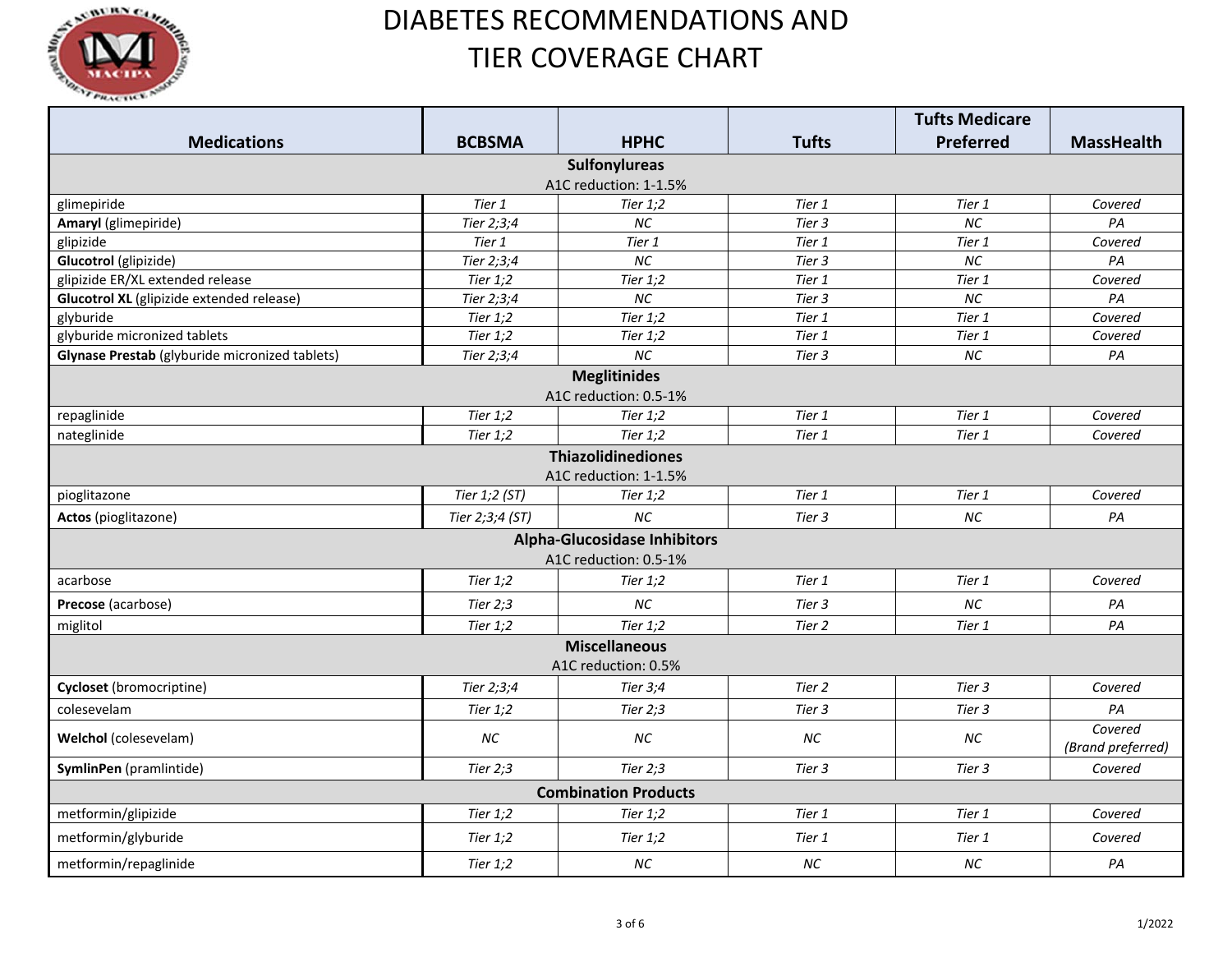

| <b>Medications</b>                                                  | <b>BCBSMA</b>   | <b>HPHC</b> | <b>Tufts</b> | <b>Tufts Medicare</b><br><b>Preferred</b> | <b>MassHealth</b>       |
|---------------------------------------------------------------------|-----------------|-------------|--------------|-------------------------------------------|-------------------------|
| metformin/pioglitazone                                              | Tier 1;2 (ST)   | Tier $1:2$  | Tier 1       | Tier 1                                    | Covered                 |
|                                                                     |                 |             |              |                                           |                         |
| Actoplus Met (pioglitazone/metformin)                               | <b>NC</b>       | NC          | Tier 3       | <b>NC</b>                                 | PA                      |
| <b>Actoplus Met XR</b><br>(pioglitazone/metformin extended release) | NC.             | NC          | Tier 3       | <b>NC</b>                                 |                         |
| alogliptin/metformin                                                | NC              | <b>NC</b>   | Tier 1       | <b>NC</b>                                 | PA                      |
| Kazano (alogliptin/metformin)                                       | NC              | NC          | ΝC           | NC                                        | PA<br>(Brand preferred) |
| Janumet (sitagliptin/metformin)                                     | Tier 2;3 (ST)   | Tier $2;3$  | Tier 2       | Tier 3                                    | Covered                 |
| Janumet XR (sitagliptin/metformin extended release)                 | Tier 2;3 (ST)   | Tier $2:3$  | Tier 2       | Tier 3                                    | Covered                 |
| Jentadueto (linagliptin/metformin)                                  | <b>NC</b>       | Tier $2:3$  | <b>NC</b>    | Tier 3                                    | Covered                 |
| Jentadueto XR (linagliptin/metformin extended release)              | <b>NC</b>       | Tier $2;3$  | <b>NC</b>    | Tier 3                                    | Covered                 |
| Kombiglyze XR (saxagliptin/metformin extended release)              | Tier 2;3 (ST)   | NC          | NC           | <b>NC</b>                                 | Covered                 |
| Invokamet (canagliflozin/metformin)                                 | NC              | <b>NC</b>   | <b>NC</b>    | <b>NC</b>                                 | Covered                 |
| Invokamet XR (canagliflozin/metformin extended release)             | NC              | <b>NC</b>   | <b>NC</b>    | <b>NC</b>                                 | Covered                 |
| Xigduo XR (dapagliflozin/metformin extended release)                | Tier 2;3 (ST)   | Tier $2:3$  | Tier 2       | Tier 3                                    | Covered                 |
| Synjardy (empagliflozin/metformin)                                  | Tier 2;3 (ST)   | Tier $2;3$  | Tier 2       | Tier 3                                    | Covered                 |
| Synjardy XR (empagliflozin/metformin extended release)              | Tier 2;3 (ST)   | Tier $2:3$  | Tier 2       | Tier 3                                    | Covered                 |
| Segluromet (ertugliflozin/metformin)                                | NC              | NC          | <b>NC</b>    | <b>NC</b>                                 | PA                      |
| pioglitazone/glimepiride                                            | Tier 1;2 (ST)   | Tier $1:2$  | Tier 1       | Tier 1                                    | PA                      |
| Duetact (pioglitazone/glimepiride)                                  | Tier 2;3;4 (ST) | NC          | Tier 3       | <b>NC</b>                                 | PA<br>(Brand preferred) |
| alogliptin/pioglitazone                                             | <b>NC</b>       | <b>NC</b>   | Tier 1       | <b>NC</b>                                 | PA                      |
| Oseni (alogliptin/pioglitazone)                                     | <b>NC</b>       | NC          | NC           | <b>NC</b>                                 | PA<br>(Brand preferred) |
| Qtern (dapagliflozin/saxagliptin)                                   | <b>NC</b>       | <b>NC</b>   | <b>NC</b>    | <b>NC</b>                                 | PA                      |
| Glyxambi (empagliflozin/linagliptin)                                | Tier 2;3 (ST)   | Tier $2;3$  | Tier 2       | Tier 3                                    | PA                      |
| Steglujan (ertugliflozin/sitagliptin)                               | <b>NC</b>       | <b>NC</b>   | <b>NC</b>    | <b>NC</b>                                 | PA                      |
| Trijardy XR (empagliflozin/linagliptin/metformin)                   | Tier 2;3 (ST)   | Tier $2;3$  | <b>NC</b>    | <b>NC</b>                                 | PA                      |

NC = not covered

NC = not covered<br>
PA = prior authorization<br>
PA = prior authorization<br>
PA = prior authorization<br>
PA = prior authorization

 $(-)$  = no information provided

ST = step therapy required